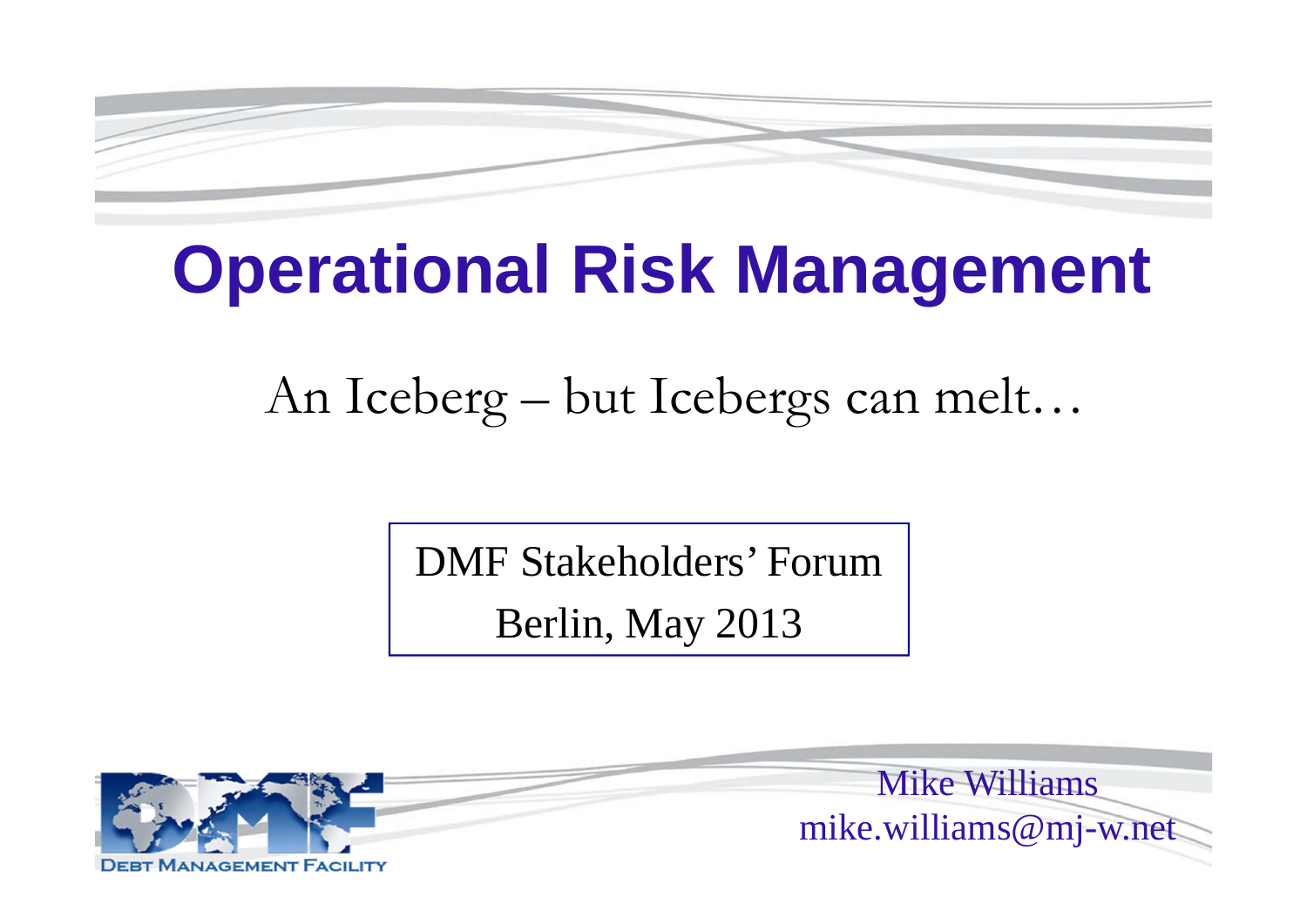Operational risk is: "The risk of loss (financial or nonfinancial) resulting from inadequate or failed internal processes, people and systems, or from external events that impact a company's ability to operate its on-going business processes." *Basel II*

# **Outline**

- The importance of operational risk management (ORM)
- International best practice
	- A high-level perspective, emphasising:
		- The dynamic nature of the process
		- The role of the ORM function
		- Top management responsibility
- •ORM in a DMU: a practical approach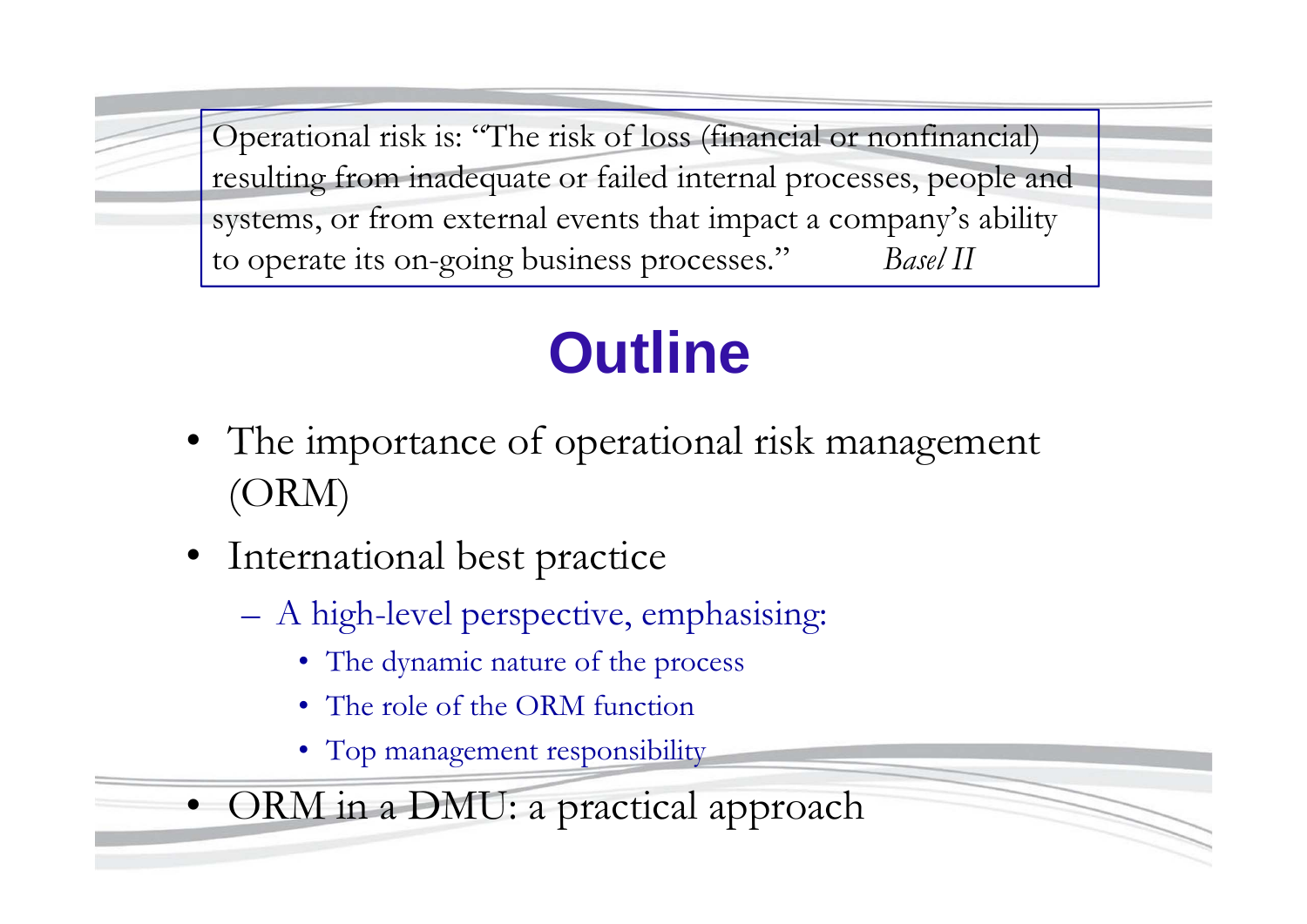# **Operational Risk is**

### **problematical...**

- OR is least understood of the risk categories:
	- OR is endogenous to the institution it cannot be captured and measured as easily as credit and market risk
	- The management processes are complicated OR is linked to the nature and the complexity of the activities, to the processes and the systems in place, and to the quality of the management and of the information flows
- OR has many sources e.g. a lack of discipline, unstable or poorly designed procedures, inertia, change, greed, lack of memory or knowledge, overconfidence, etc

 all factors which cannot be easily quantified, monitored, and reported upon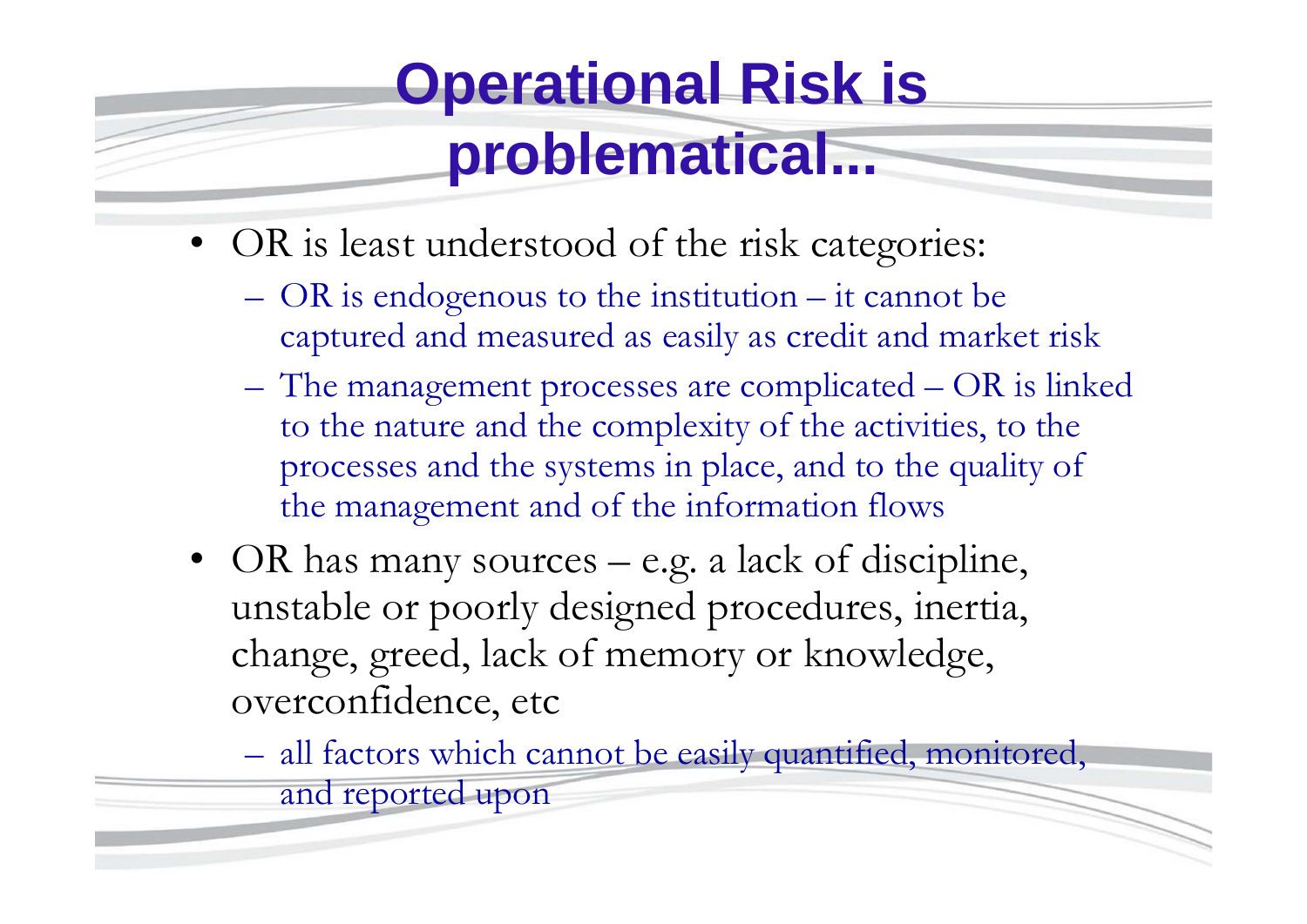### **OR: Some Examples**

#### **Internal to the DMU**

- •Policy and analysis failure
- •Poor process design
- • Personnel failure – key person risk, error, processes followed incorrectly, weak code of practice or other HR policies
- $\bullet$  Insufficiently clear legal or other documentation
- •Project failure
- $\bullet$  Internally supported systems failure – IT software or hardware, other systems
- $\bullet$ Incomplete data
- $\bullet$  Premises failure – power etc – and physical security
- • Failure to follow employment law or health & safety standards
- •Fraud, theft or other crime

#### **External to the DMU**

- • Policy changes by Ministers, regulators, other stakeholders
- • Poor high-level policy making, weak governance structures
- • Failure or errors of suppliers, outsourcers or agents (a failure of their risk controls)
- • Changes in legislation or the courts' interpretation
- • Legal or commercial disputes, inc employment contracts
- • Externally supported systems failure
- •System attack (hacking)
- • Business continuity events – of fire or flood, terrorist or industrial action; or natural disaster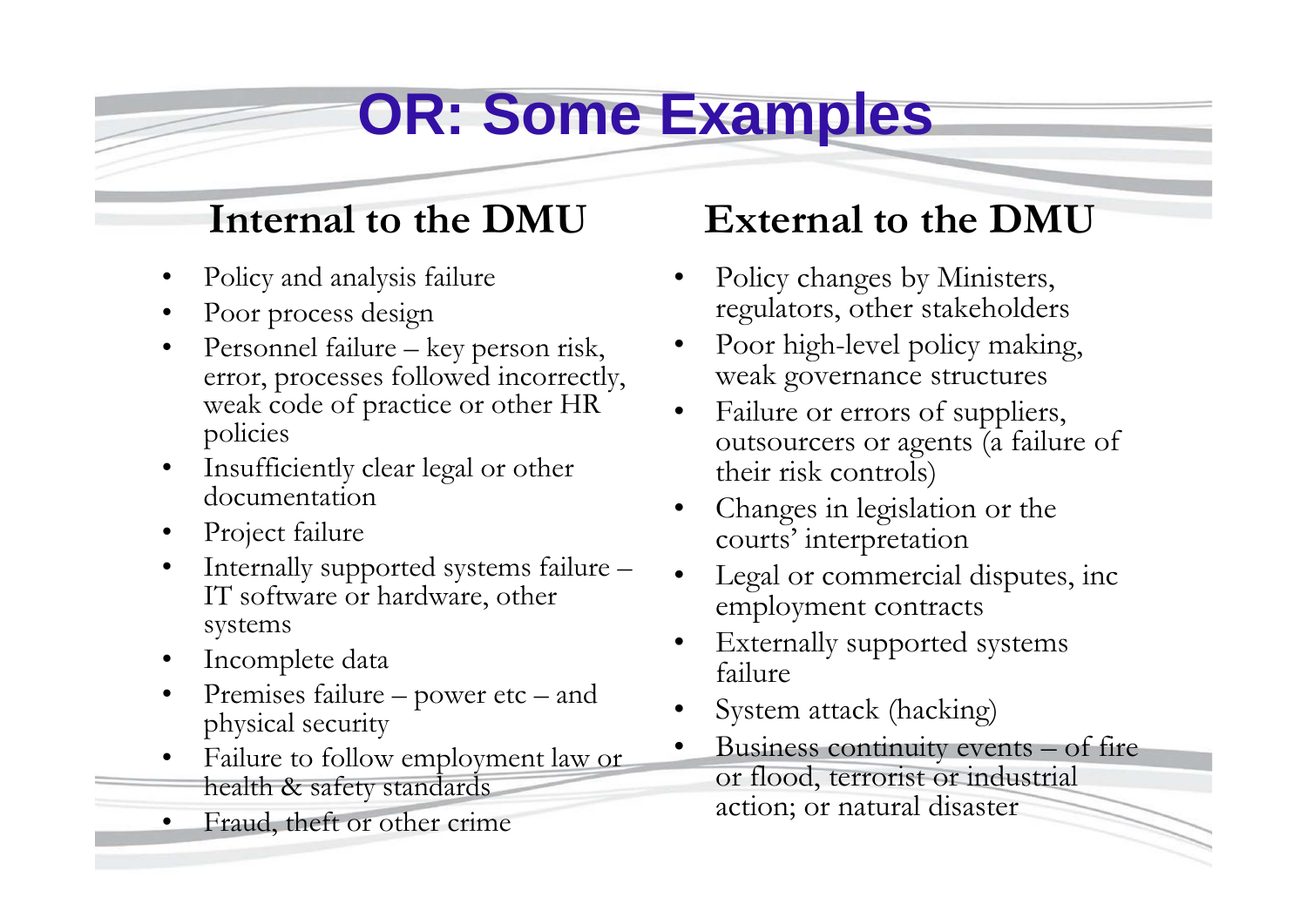### **But Management of OR is**

#### **important…**

- • Significant risk exposures
	- Failure of transaction-processing systems
	- Exposure to suppliers (inc IT dept and central bank)
	- Business continuity events
- Made worse by ever-changing environment
	- Heavy reliance on IT reduces human error, but exposes new risks
	- Pressures to reduce costs
	- Increasingly sophisticated financial products
	- New technologies (e.g. increased use of the internet) accelerate market activity and increase interconnectivity, bringing new security concerns
- It is worse in the public sector
	- Added concerns associated with political and reputational risk
	- Increasing regulatory requirements and explicit compliance expectations in private sector (Basel II, Sarbanes Oxley, Dodd-Frank,
		- MiFID, industry standards etc) also put pressure on public sector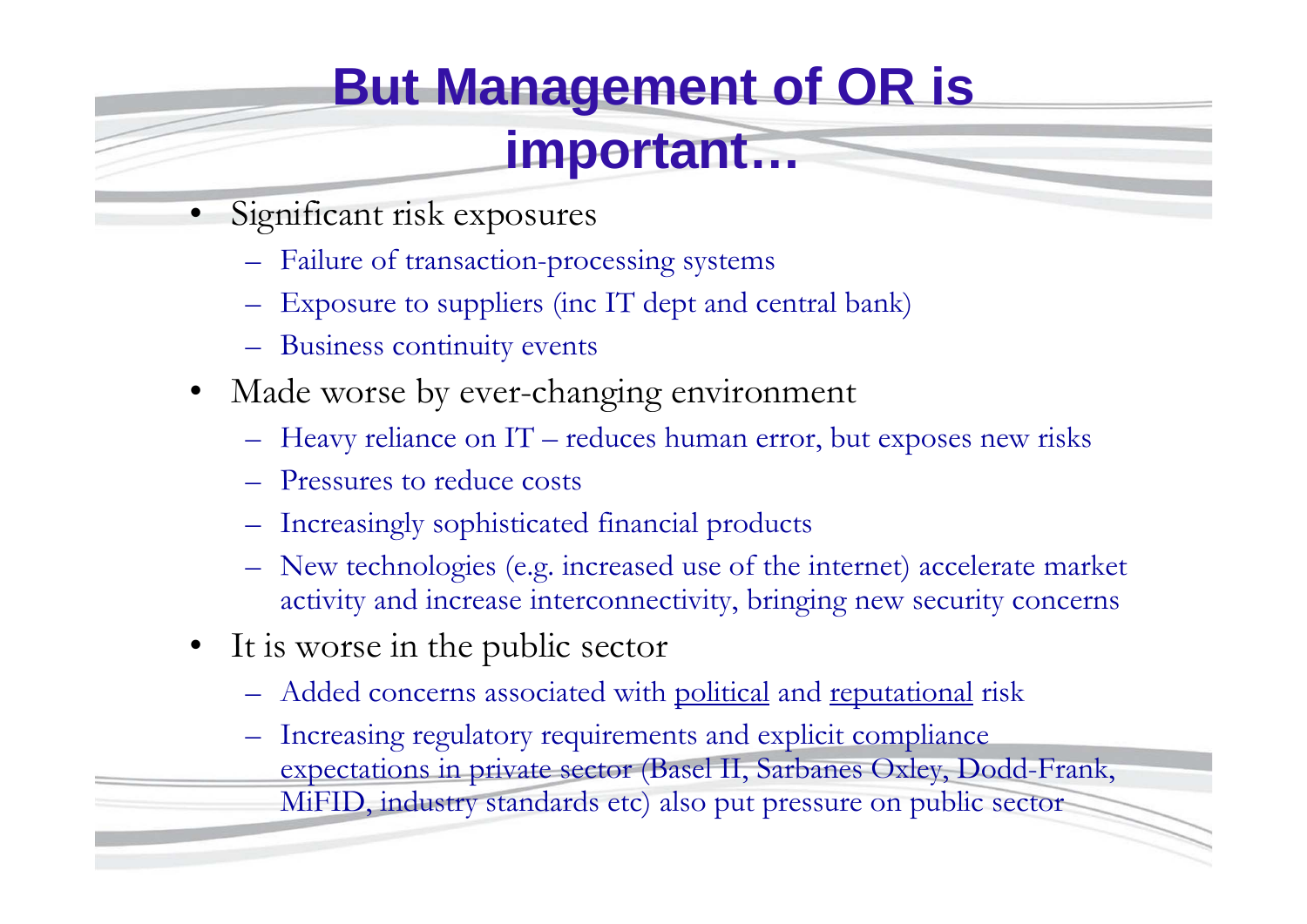## **Different ORM Techniques**

- There are different techniques and standards
	- ISO 31000: developed to provide guidance on the risk management process and its implementation.
	- COSO: widely-used standard for understanding and evaluating internal control structures, particularly in a transaction processing environment.
	- Risk Management Standards of UK, Australia /New Zealand…..



- But they have <u>the same underlying</u> approach
	- –Developing an appropriate risk management environment: a responsibility of senior management

–Systems for risk management: identification, assessment, monitoring, and mitigation/control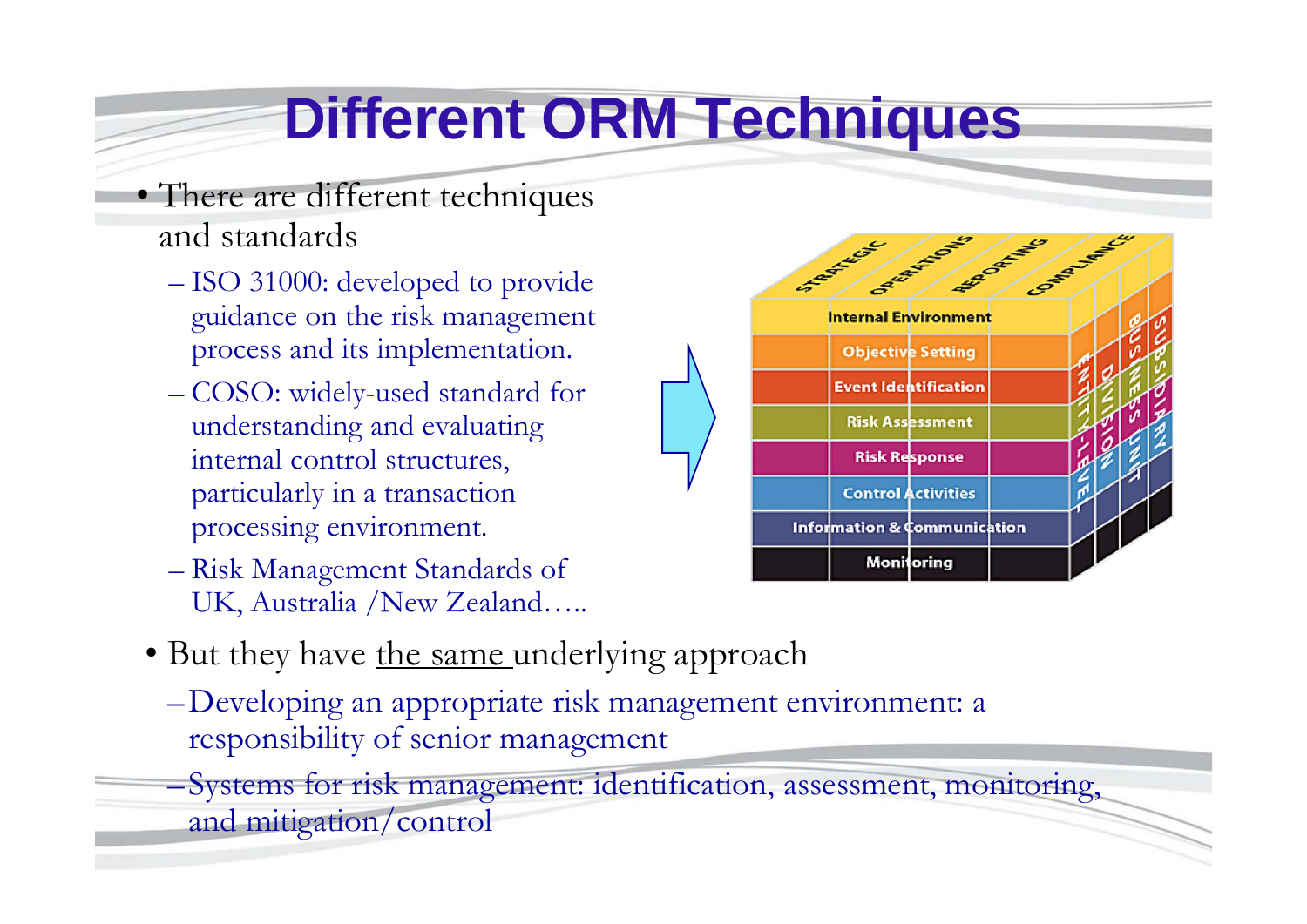### **ORM is a Dynamic Process…**

- • ORM is not a one-off event or an add-on
	- It is a series of actions that permeate an entity's activities.
	- Processes should be repeatable and linked into day-to-day work and hence to continuous incremental improvement
	- A data history, e.g. of key risk indicators (KRIs) or risk events, is built up gradually to enable effective trend analysis

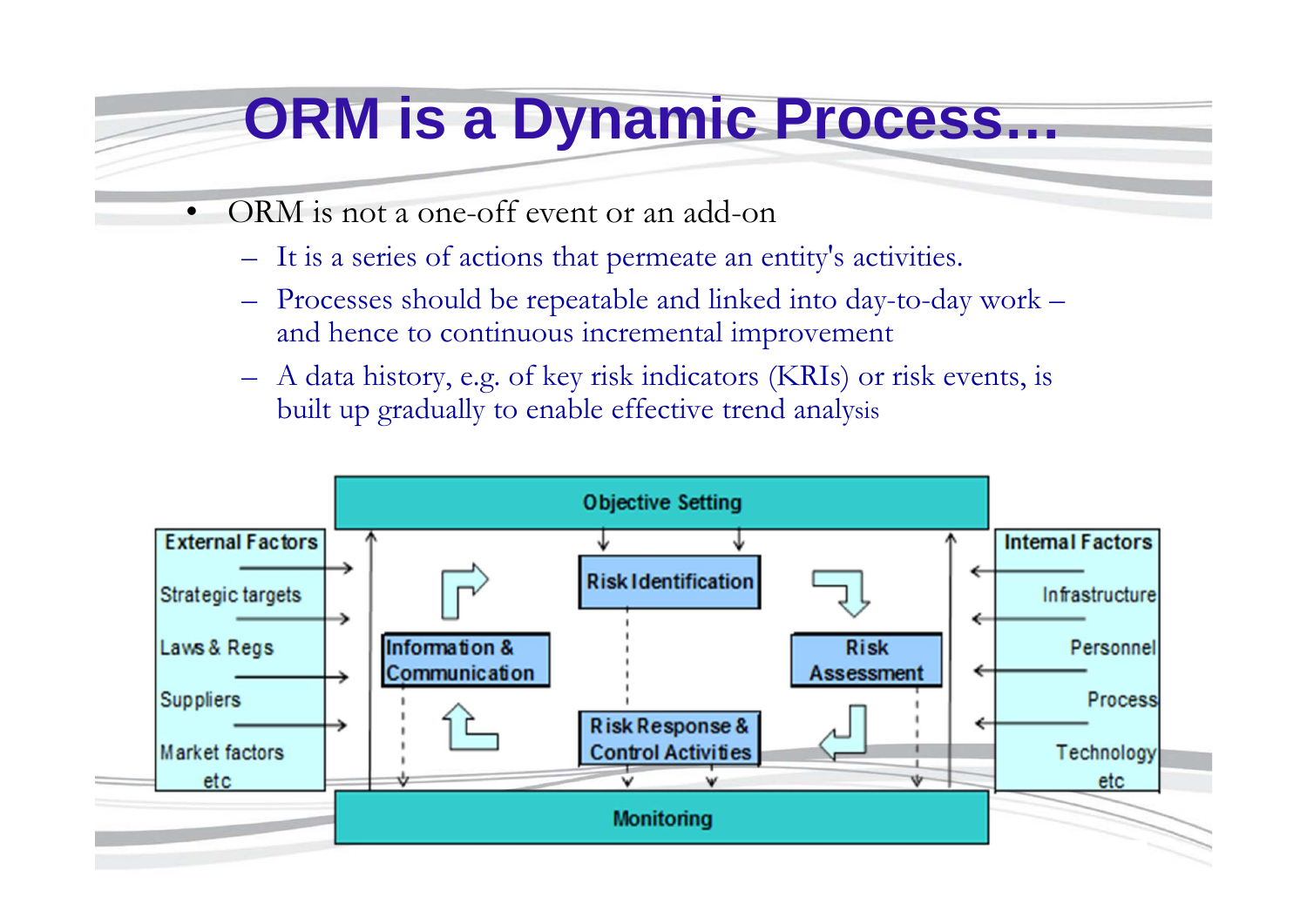### **…embedded in the wider Control**

#### **Framework**

- • Corporate governance and decision-making structures
- • The business plan
	- – Identifying strategic or business risks
	- –Setting DMU objectives
- • Enterprise risk management
- • Responsibilities and delegations
- HR policies; including a code of conduct or ethical practice and performance review
- • The control environment supported by an internal audit function

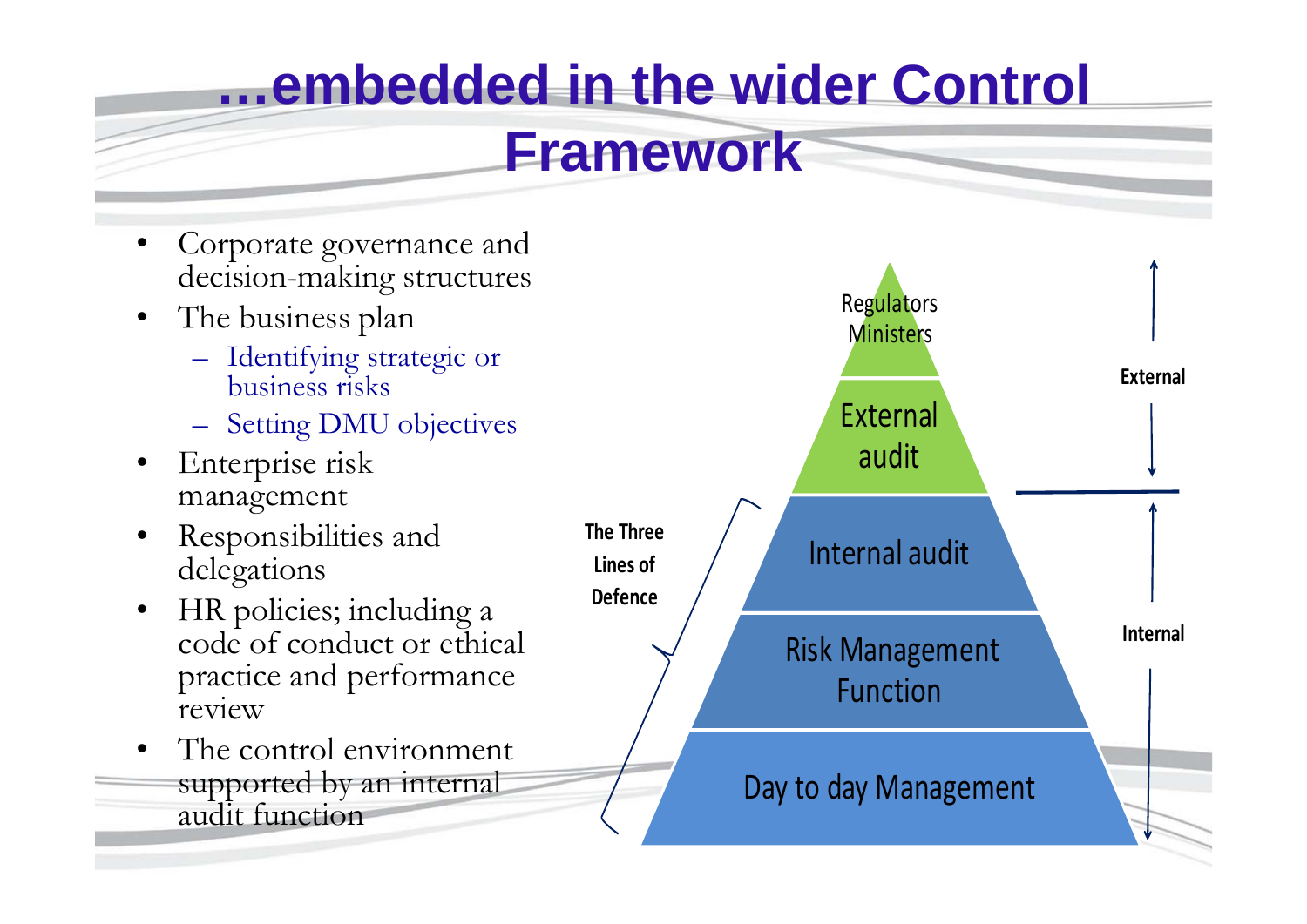

# **What it means in a DMU: a Practical Approach**

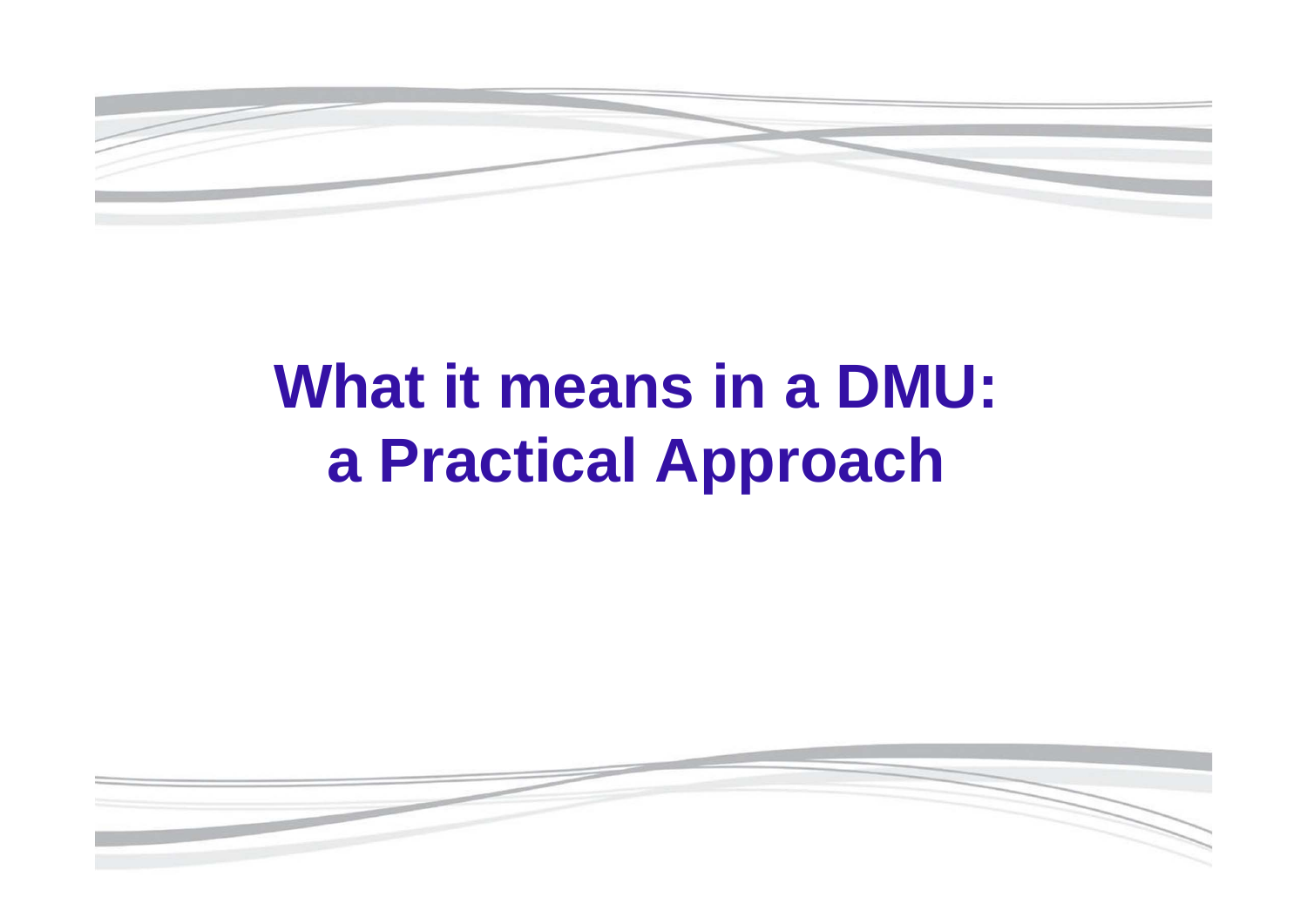# **Initial Steps**

- • Senior management must signal to whole office the importance attached to ORM
	- A key component of the overall governance structure
	- – Explicit attention to the risk culture, closely linked with HR and evaluation practices
	- Office meetings, office notices, attending workshops etc
- ORM is a middle office function
	- – Appoint a "Risk Champion" – someone in middle office who will take OR responsibility – who leads and guides the process throughout the office; and coordinates reporting to management
	- Typically evolves over time, from being the main driver to being a facilitator or consultant
	- Individuals at all levels have direct responsibility in their

area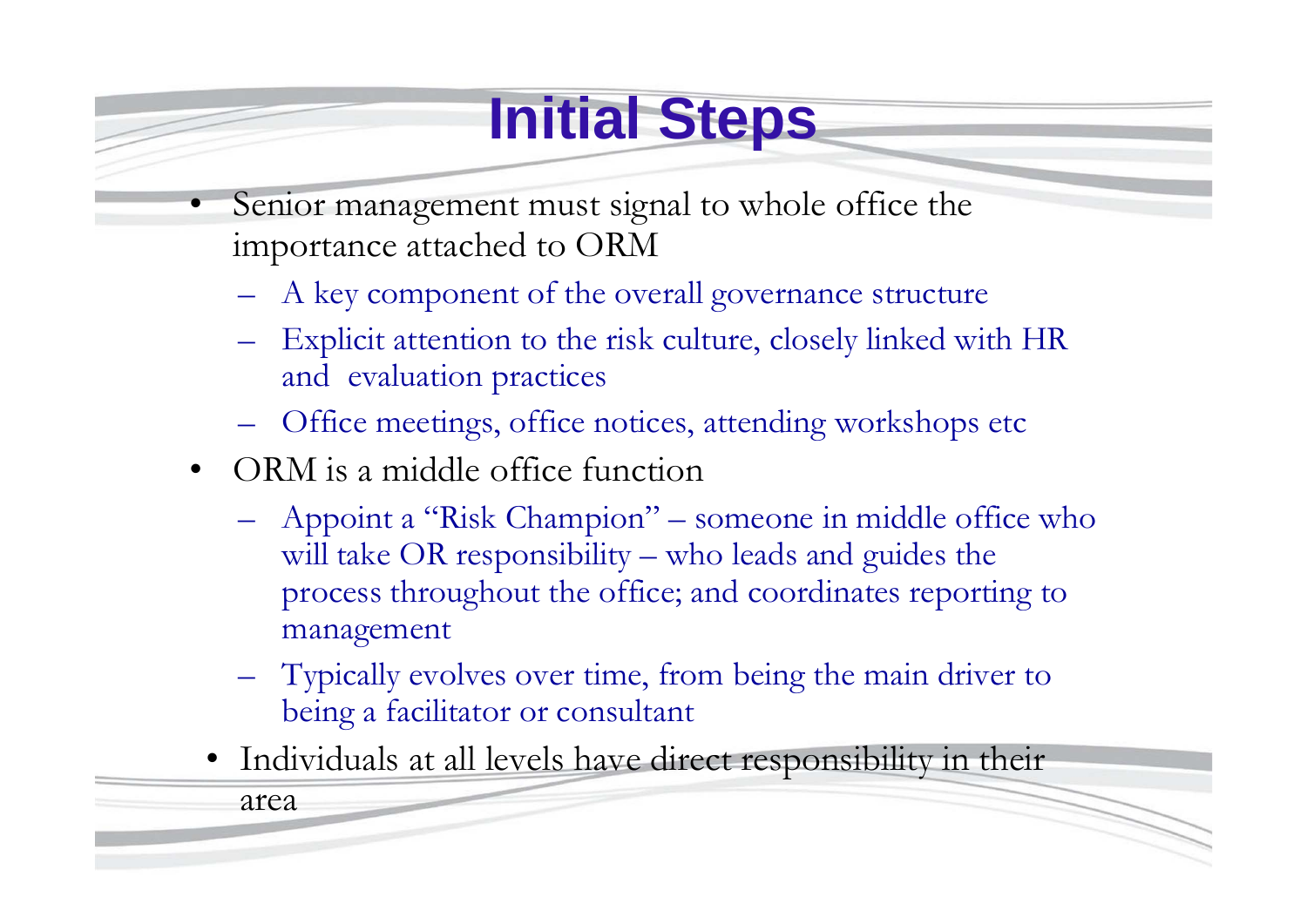### **Suggested Process**

Key steps

•

- – Identify risks and assess key exposures
	- Exposure = likelihood of the relevant risk event multiplied by its impact
- – Collect risk data (risk registers) in a series of workshops across the office – Risk Champion ensures consistency
	- $\bullet$  Important that everyone is involved, including the more junior staff – helps to develop risk understanding and a risk culture
- Prepare a high-level summary of risk exposures that is consistent across the office
	- Identify priorities for management
- Monitor risk events; regularly review and update the risk profile
- Technique is flexible can initially be done in broad brush way; build and improve over time as experience develops

– Coordinate with internal audit; inform external audit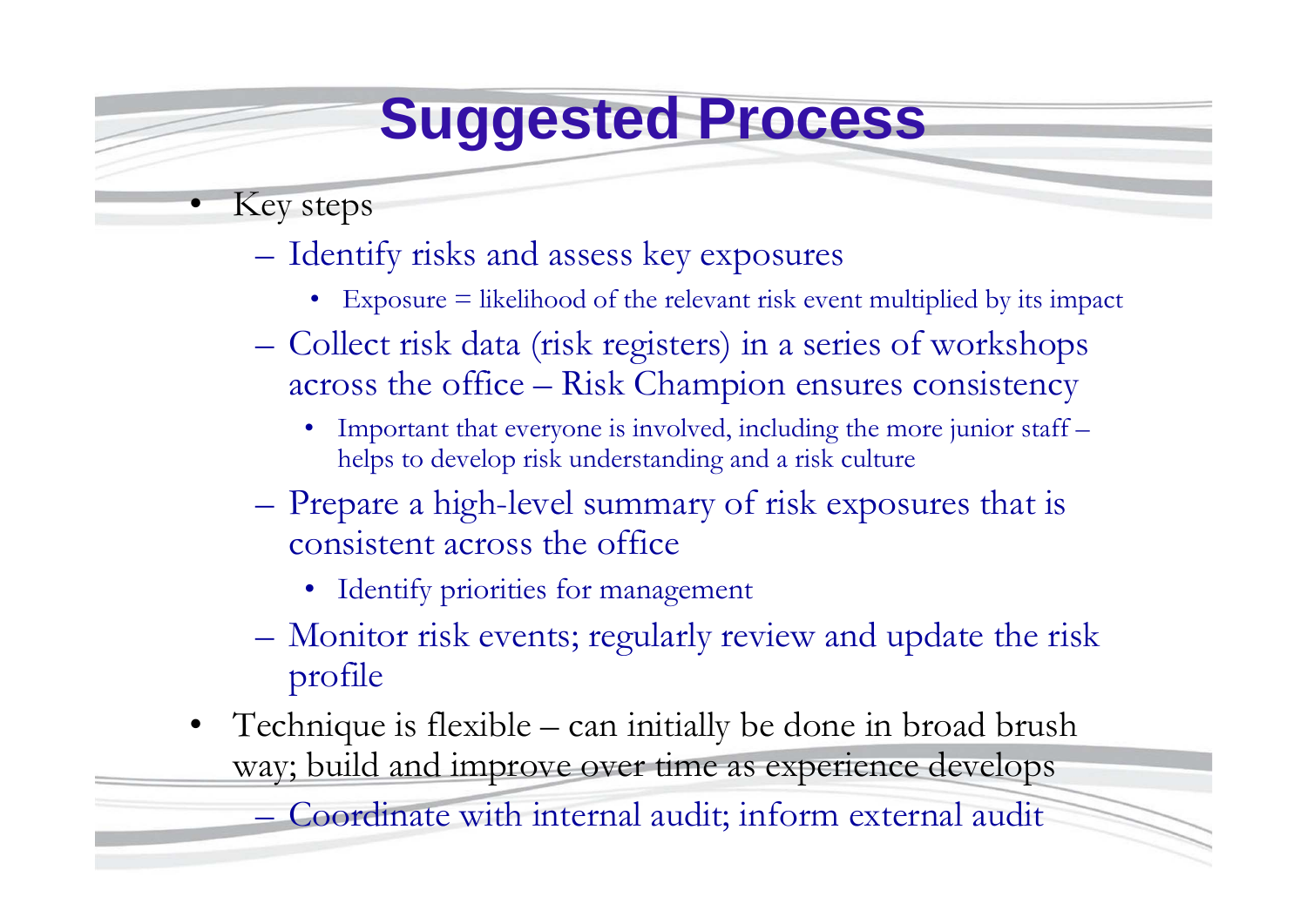### **Scoring the Risks**

- Identify separate activities and the associated risks
- Rate each risk for both likelihood (low, medium, high) and impact (low, medium, high)
- Plot the combinations on a 3\*3 (or 4\*4) matrix
	- Most serious risk exposures are those of high likelihood and large impact
	- Identified for urgent management action



- Risk champion reports to management
	- On greatest exposures, together with the control actions that have been taken or might be taken in future
- Refresh data periodically with repeat workshops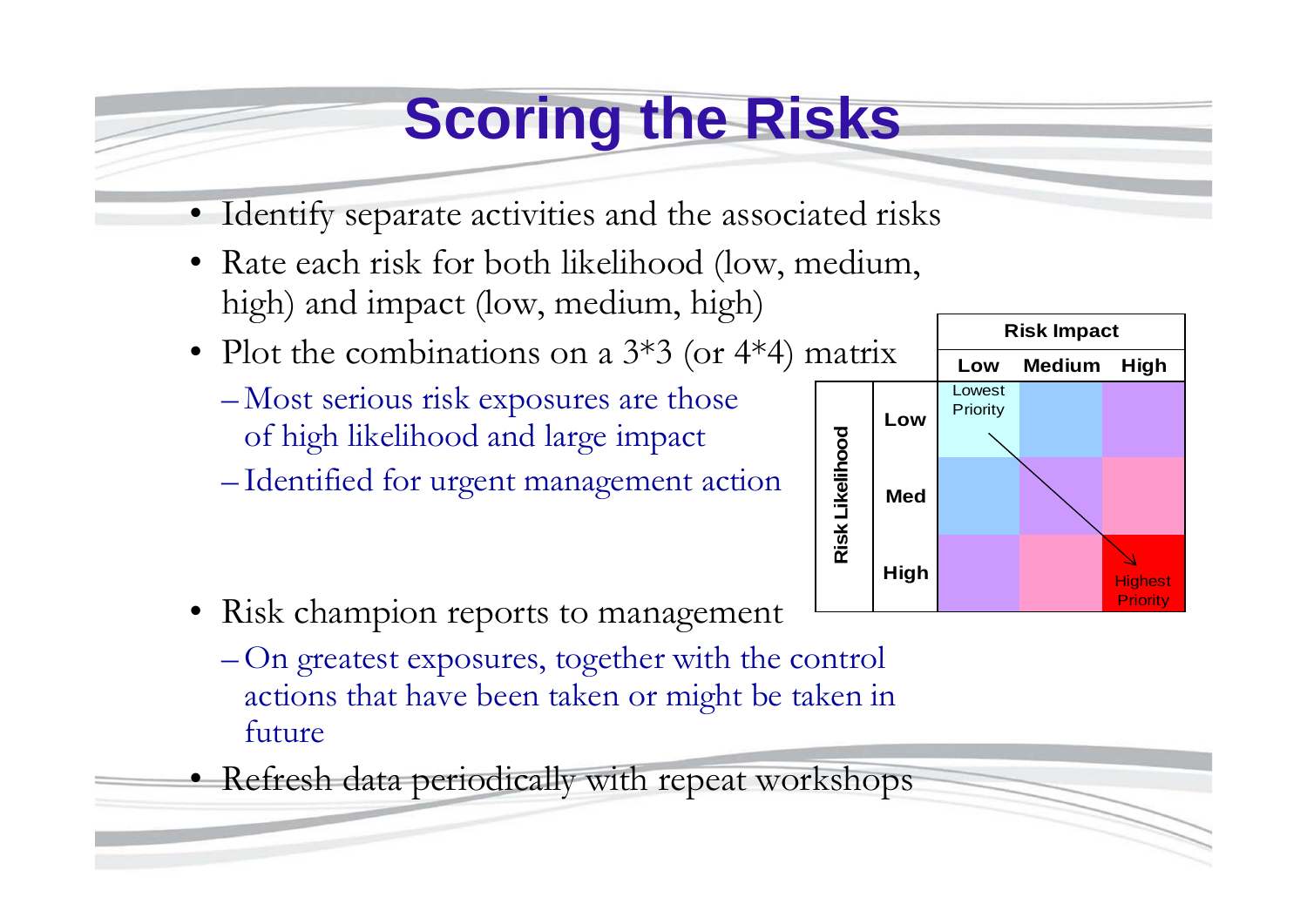# **Action might include…**

- • Risk responses
	- $\mathcal{L}_{\mathcal{A}}$ Accept the (residual) risk
	- – Avoid the risk (e.g. stop a certain service or choose a totally different technological solution)
	- –Transfer the risk (e.g., insure against losses, outsource to specialists)
	- – Mitigate (control) the risk, taking measures to reduce the probability of it materialising, and/or reduce the impact of the loss event.
- • Development of controls
	- <u>– Listo Listo Listo Listo Listo Listo Listo Listo Listo Listo Listo Listo Listo Listo Listo Listo Listo Listo </u> Aimed at prevention, detection or mitigation
	- –Important to separate operations and processing, 4-eyes principle
	- – Ensure consistent application, monitored by MO and/or internal audit
	- – Process manuals incorporating controls – keep them simple, as working documents
- •Expanded training programme
- Developing a business continuity plan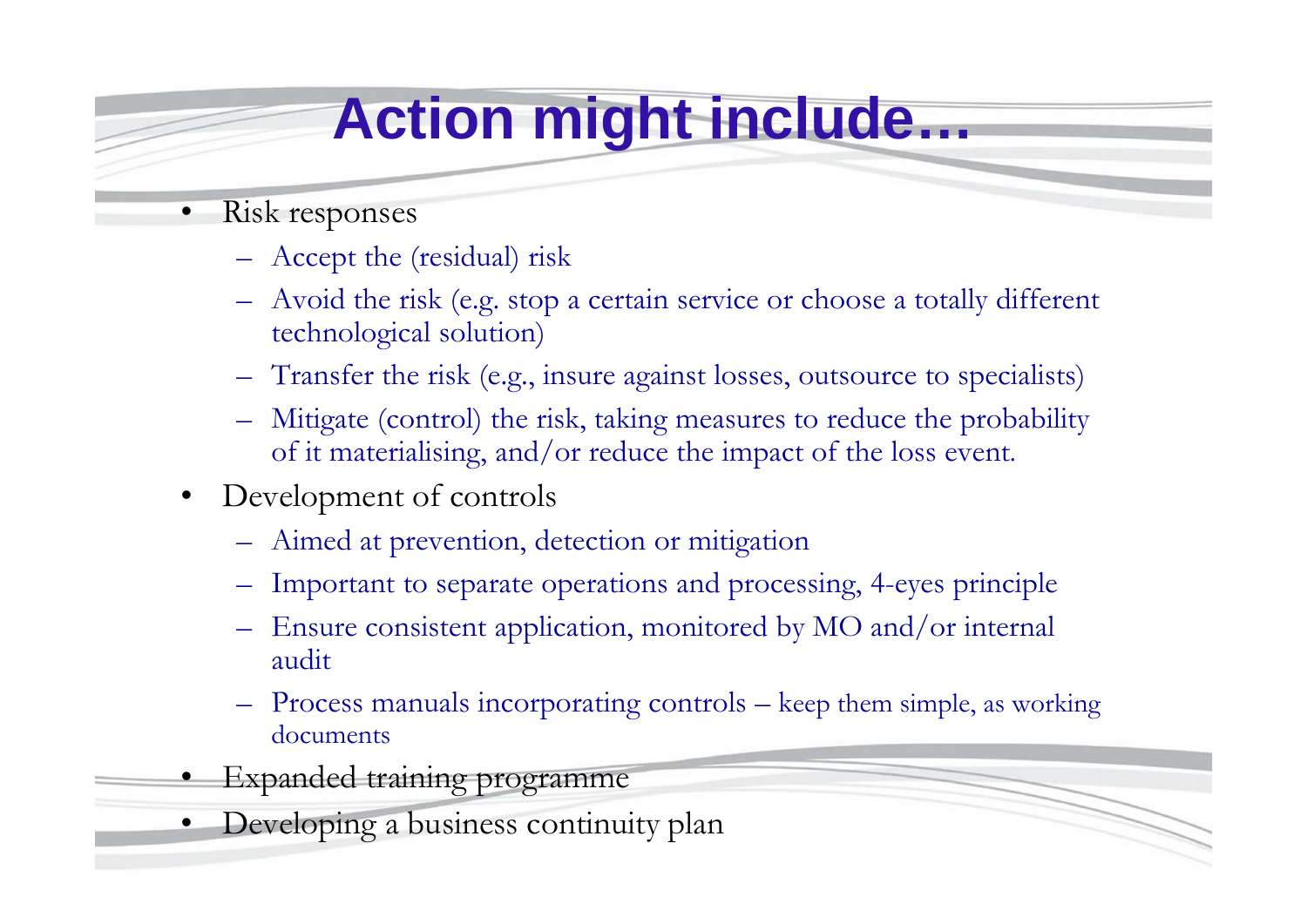#### **Business Continuity Plan**

- BCP mitigates some not all risks
	- –ORM is about all risks that impact on objectives
- • Disaster recovery site is only a part of BCP
	- –Must be able to manage all disruptions
- Requires
	- Documenting business activities and critical processes and systems
	- Impact analysis under different scenarios links directly with risk assessment
	- <u>– Listo Listo Listo Listo Listo Listo Listo Listo Listo Listo Listo Listo Listo Listo Listo Listo Listo Listo </u> Development of the BCP – must involve third party suppliers
	- Training and testing: everyone must know what to do, and how to respond depending on the business continuity event
	- Regular updating and testing again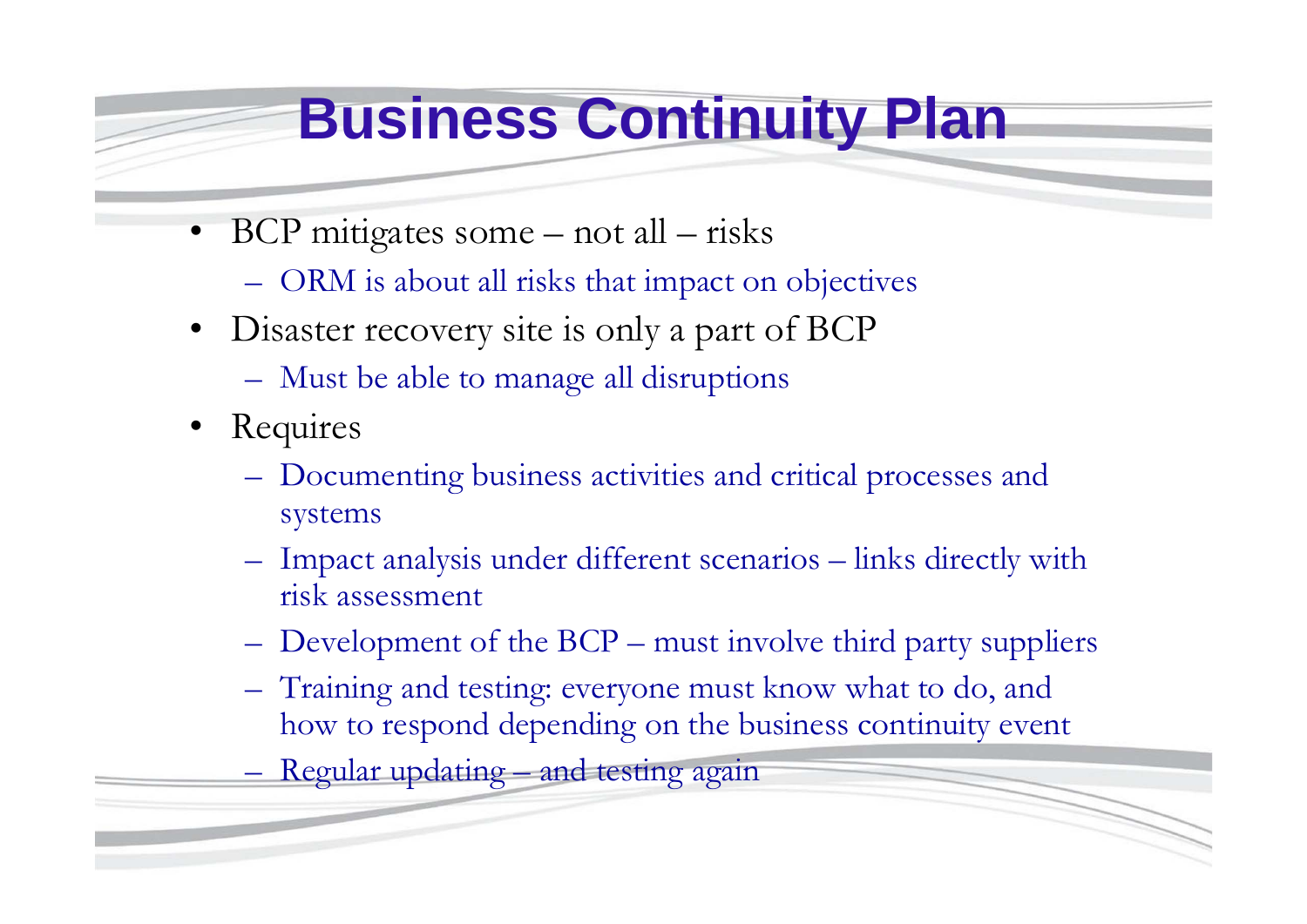## **Supporting Techniques**

- Identify risk drivers, summarising exposures
	- Causes: people, process, systems, legal, external…
	- Event types: e.g. fraud, lack of skills, error checking, business disruption, system failures…
	- Summarise patterns in bubble charts showing exposure to key drivers



- Key Risk Indicators
	- Activity or volume-based measures that serve as early warning signals for management
- Risk Management Committee
	- Chaired by head of debt office or the main "customer" in MoF
	- Responsibilities cover market, credit & operational risk; MO/risk champion acts as secretary
	- Defines DMU's risk policies, inc. risk appetite, taking account of objectives
	- Develops and maintains risk policies, inc. methodology and setting risk limits
	- Considers reports from risk champion; agrees action accordingly
- Commissions and approves BCP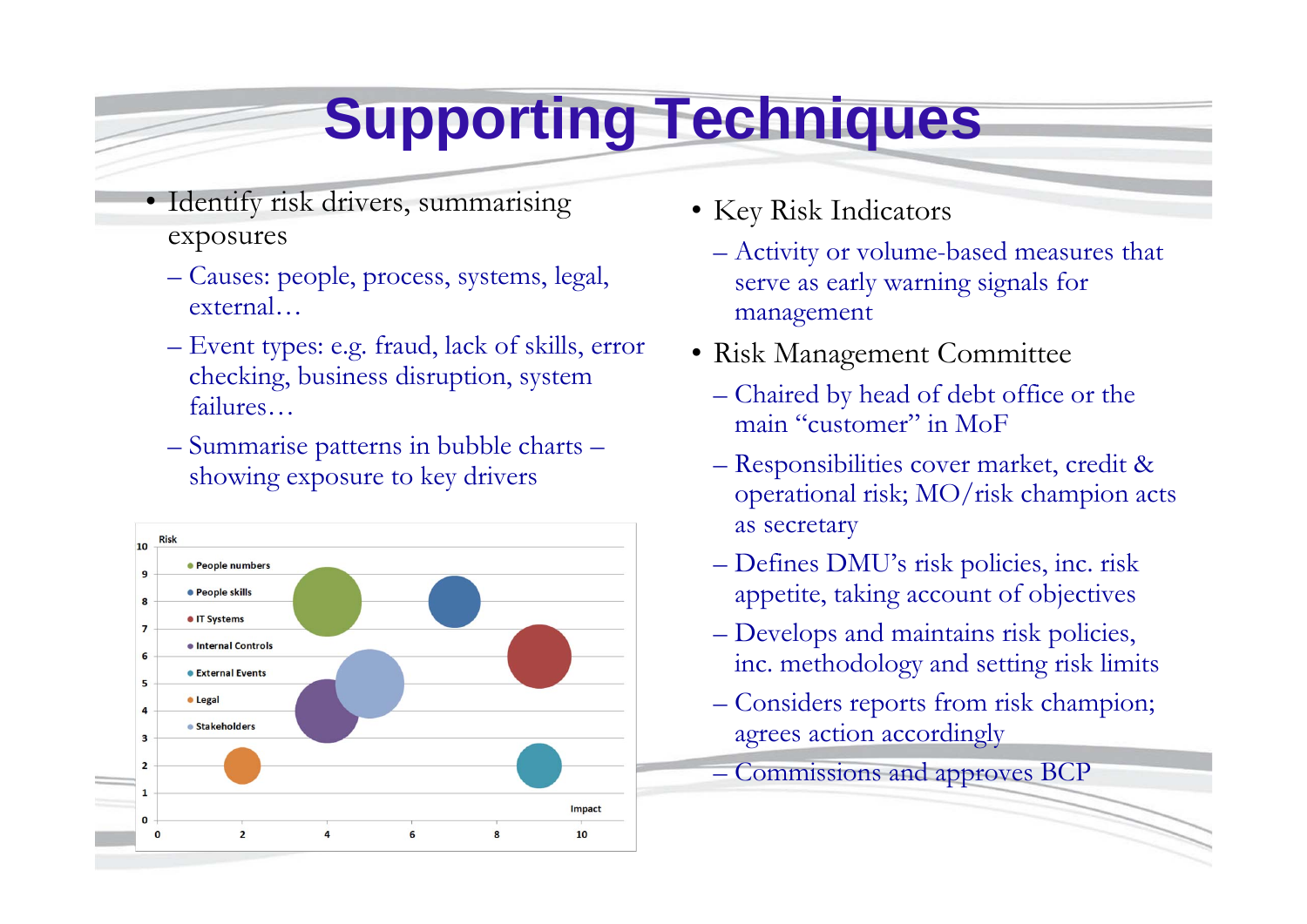## **Reporting**

- Incidences or Exceptions [or Errors]
	- Report each incident or exception
	- Relevant for monitoring control framework identifying badly managed risks and action needed to avoid repeat
	- Should not "blame" individual concerned many incidents often fault of management failing to develop adequate control environment
- • Report regularly to senior management on risk profile, identifying where better or worse; and priorities for mitigating action
	- Error reports part of this, but do not capture all vulnerabilities
- Possible technique:

•

- Ask each manager to report periodically [quarterly?] on the risks for which they are responsible – whether these have increased or reduced, and whether and what action should be taken
- – Risk champion collects the reports together with the error reports, and summarises the key points for senior management or Risk Committee, with recommendations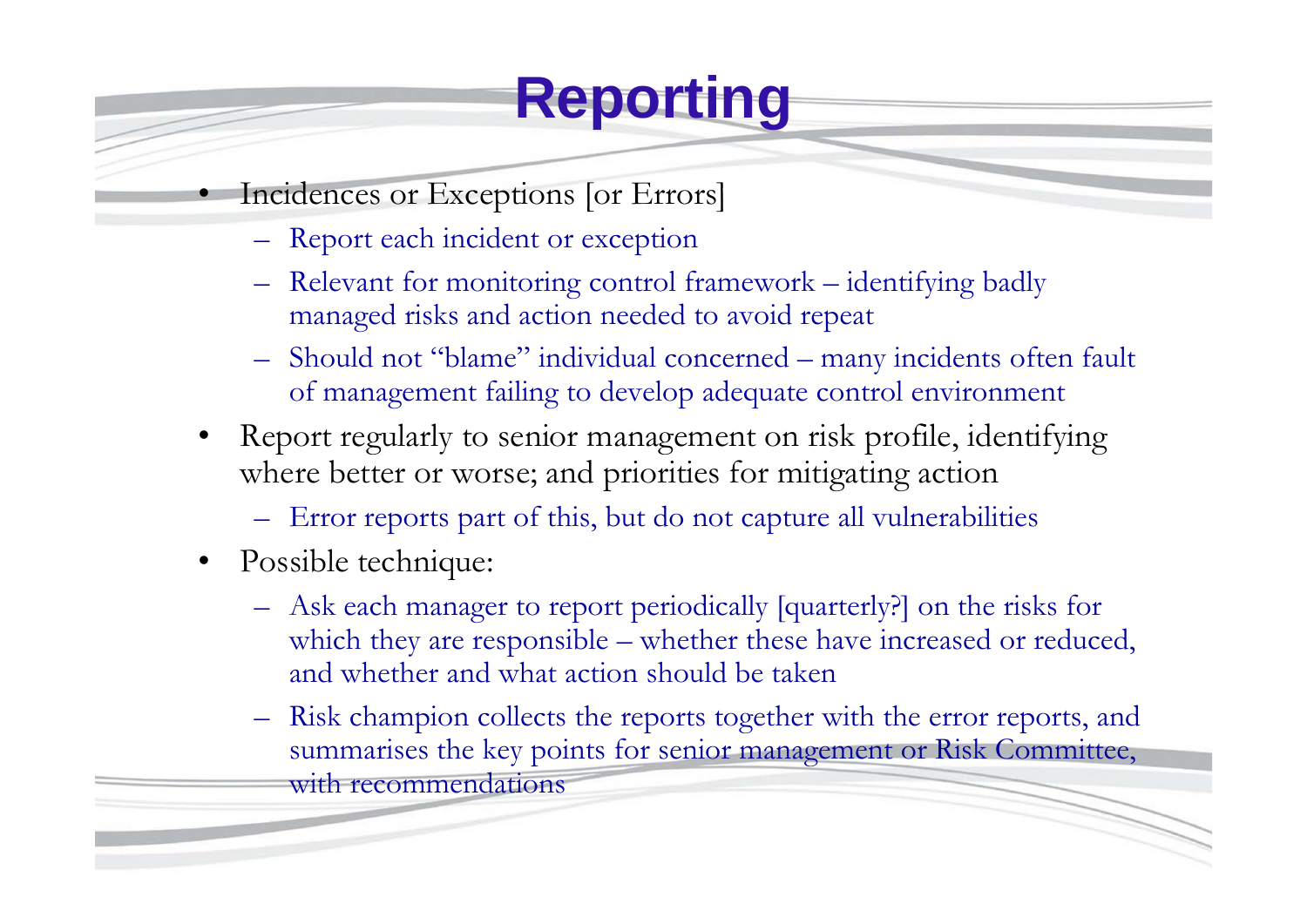### **Managing "External" Risks**

- • Many risks arise outside the office
	- –rest of MoF, main suppliers (inc IT), central bank
- Develop their understanding of the problem, seek co-operation
- • In MoF
	- Bilateral meetings, communication of the results of their errors, reporting to senior management
	- <u>– Listo Listo Listo Listo Listo Listo Listo Listo Listo Listo Listo Listo Listo Listo Listo Listo Listo Listo </u> Consider informal "contracts" eg with IT department
- • For central bank, cover risk management in Memorandum of Understanding or Service Level Agreement
	- Require central bank to provide evidence of relevant ORM processes and their soundness, eg internal / external audit reports
	- Well-established precedent in financial services industry
- Contracts with external suppliers cover risk management, inc compensation for errors